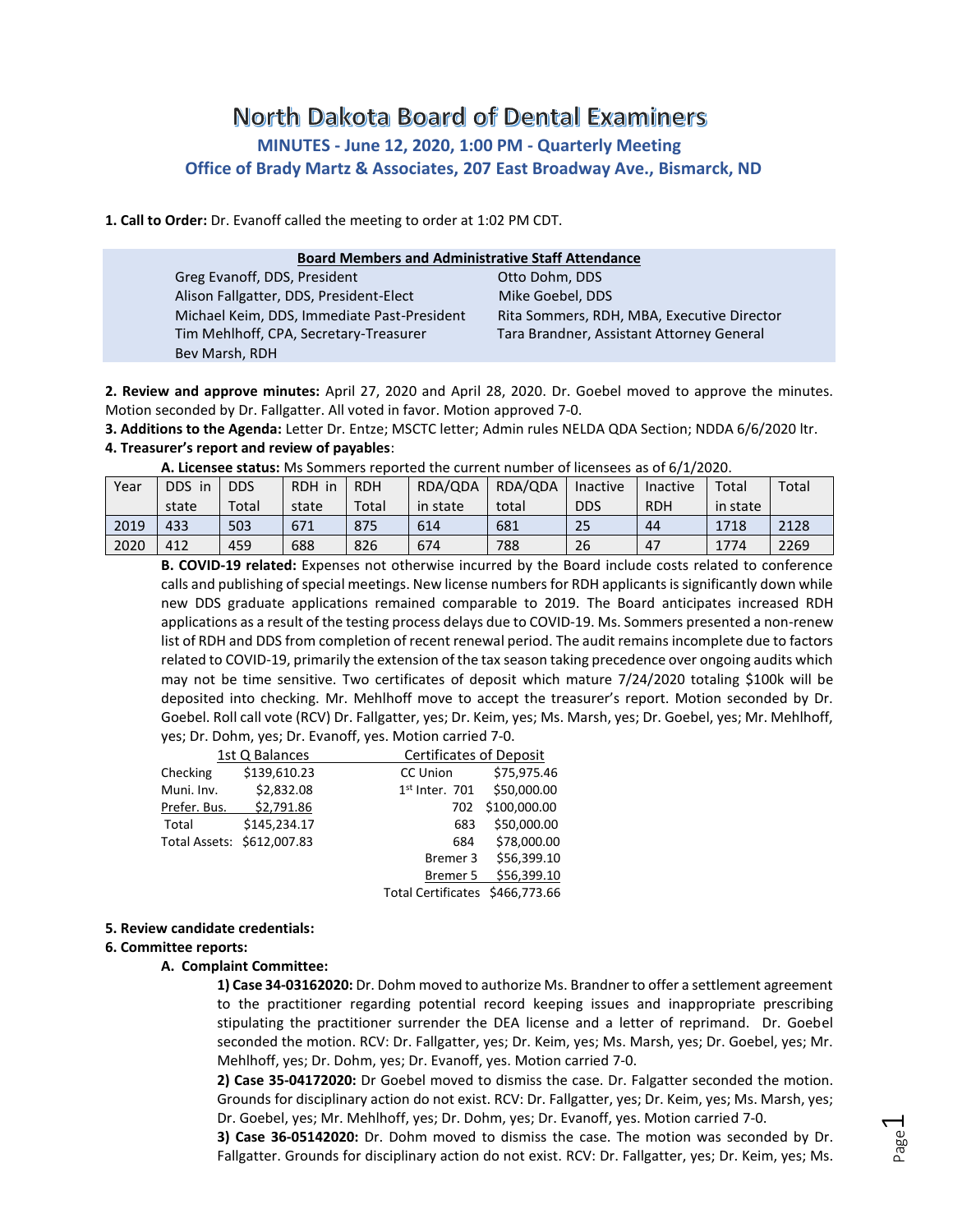Marsh, yes; Dr. Goebel, yes; Mr. Mehlhoff, yes; Dr. Dohm, yes; Dr. Evanoff, yes. Motion carried 7- 0.

**4) Case 37-05182020:** Moved to next meeting of the Board. No response has been received by the NDBDE.

**B. Anesthesia Committee:** One site evaluation is underway. Upon completion of the site evaluation, Dr. Goebel will communicate with the practitioner regarding the re-evaluation once the final paperwork has been completed.

**C. CE Committee:** The CE Committee reported on the audits completed and complications regarding some of the audits. Dr. Goebel moved to accept the audit of Dr. Galster with the stipulation that the dentist receive a letter of concern regarding record keeping and be re-audited in two years. Ms. Marsh seconded the motion. RCV: Dr. Fallgatter, yes; Dr. Keim, yes; Ms. Marsh, yes; Dr. Goebel, yes; Mr. Mehlhoff, yes; Dr. Dohm, yes; Dr. Evanoff, yes. Motion carried 7-0. Ms. Marsh will send the communication.

**D. Application Review Committee:** The Board reviewed the application of Dr. Althoff.

#### **E. Legislative Committee:**

**1) NELDA and QDA rules:** The Board reviewed letters regarding the proposed rules for acceptance of the Dental Assisting National Board's (DANB) National Entry Level Dental Assistant (NELDA) requirements and appropriate pathways for a ND Qualified Dental Assistant (QDA). The NDDAA, NDSCS, NDDA, DANB and the DALE Foundation proposed edits to the Board's adopted proposed language found in the NDAC 20-03-01-05(2) and favor the current 650-hour requirement for the QDA. The Board had previously agreed to remove the arbitrary 650 hour requirement (and adopted proposed rules eliminating the arbitrary number and instead requiring NELDA certification) suggesting that it was a barrier to those interested in the opportunity to enter the field of dental assisting. Discussion; Dr. Dohm expressed concern that 650 hours of experience prohibits applicants and 300 hours is more appropriate for the tasks a QDA is authorized to perform. The general consensus of the Board is the public would still be protected by the 300-hour requirement and relaxing the requirement may also open the door for those who wish to pursue the profession. Dr. Evanoff differentiated between on the job training and classroom training. Dr. Dohm moved that successful completion of the ND State Department of Career Technical Education (CTE), a high school standardized course, may account for 100 hours and an additional 200 hours of on the job training can qualify for QDA registration. Further discussion; the NELDA exam Pathway IV also requires a minimum of 300 hours. Four different pathways exist to complete the NELDA exam. Bev seconded the motion. RCV: Dr. Fallgatter, yes; Dr. Keim, yes; Ms. Marsh, yes; Dr. Goebel, yes; Mr. Mehlhoff, yes; Dr. Dohm, yes; Dr. Evanoff, yes. Motion carried 7-0. Dr. Dohm clarified that the CTE trained dental assistant would still be required to take the NELDA exam to qualify for the QDA registration. Proposed amendment as follows:

**2. The board may grant registration as a qualified dental assistant to an applicant meeting all the following requirements:**

**a. The applicant meets any of the following requirements**

- **(1) The applicant passed the national entry level dental assistant certification infection control. radiation parts of administered by the dental assisting national board examination and completed 300 hours of on the job training within one year of application.**
- **(2) The applicant passed the infection control and radiation parts of national entry level dental assistant certification administered by the dental assisting national board examination, 300 hours of on the job training, and completed within two years before application, sixteen hours of continuing education in accordance with section 20-03-01-06.**
- **(3) The applicant successfully completed the national entry level dental assistant certification administered by the dental assisting national board examination and successfully completed the North Dakota State Department of Career Technical Education dental assisting education program and submits evidence of 300 hours of on the job training within one year of application.**
- **b. The applicant completed six hundred fifty hours of dental assistance instruction, including on-the-job training.**
- **b** c. The applicant passed a written examination on the laws and rules governing the practice of dentistry **in North Dakota within one year of application.**
- **c d. The applicant successfully completed a cardiopulmonary resuscitation course within two years of application.**